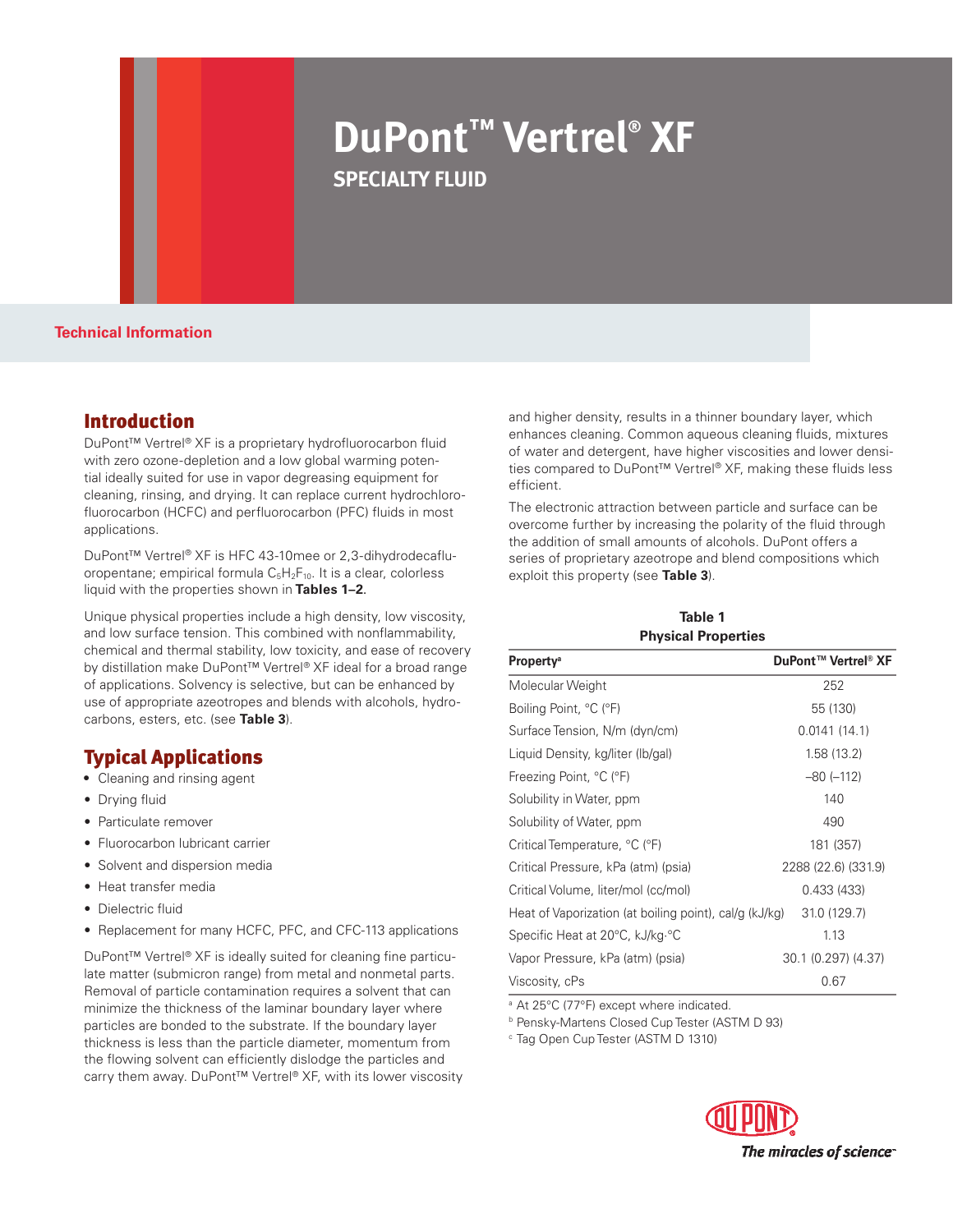Another common cleaning technique is the addition of ultrasonics to the solvent. High frequency, ultrasonic waves produce tiny bubbles which form and collapse (cavitate) as the wave passes. Cavitation energy increases with decreasing viscosity, another advantage of DuPont™ Vertrel® XF, improving its ability to mechanically dislodge particle contamination.

#### Vapor Degreasing Process

Use of modern vapor containment technology is recommended for both batch and in-line equipment. These systems have higher freeboard and a secondary set of low-temperature (–29°C [–20°F]) condenser coils to greatly reduce vapor losses from boiling solvent degreasing, defluxing, rinsing, and drying equipment.

Neat DuPont™ Vertrel® XF can be used for rinsing, drying, and some cleaning applications, but use with other components, such as azeotropes or simple blends, can provide improved solvency and soil removal. DuPont™ Vertrel® XF forms azeotropes or constant boiling mixtures with many similar boiling range components. Five nonflammable proprietary azeotrope compositions have been developed that are useful for general and precision cleaning and defluxing. See specific product bulletins for details.

| Table 2                                                   |
|-----------------------------------------------------------|
| <b>Density and Vapor Pressure Change with Temperature</b> |

| Temperature,<br>$^{\circ}$ C ( $^{\circ}$ F) | Density,<br>(kg/ltr) | Vapor<br>Pressure,<br>atm |
|----------------------------------------------|----------------------|---------------------------|
| $-20(-4)$                                    | 1.70                 | 0.021                     |
| $-10(14)$                                    | 1.68                 | 0.047                     |
| 0(32)                                        | 1.66                 | 0.082                     |
| 10(50)                                       | 1.62                 | 0.143                     |
| 20 (68)                                      | 1.60                 | 0.232                     |
| 30 (86)                                      | 1.57                 | 0.374                     |
| 40 (104)                                     | 1.55                 | 0.571                     |
| 50 (122)                                     | 1.51                 | 0.843                     |
| 60 (140)                                     | 1.49                 | 1.212                     |
| 70 (158)                                     | 1.46                 | 1.695                     |
| 80 (176)                                     | 1.43                 | 2.306                     |
| 90 (194)                                     | 1.40                 | 3.083                     |
| 100 (212)                                    | 1.38                 | 4.042                     |
| 110 (230)                                    | 1.34                 | 5.211                     |
| 120 (248)                                    | 1.32                 | 6.621                     |
| 130 (266)                                    | 1.30                 | 8.301                     |

| Table 3 |                                   |  |  |
|---------|-----------------------------------|--|--|
|         | Azeotropes of DuPont™ Vertrel® XF |  |  |

| <b>Product</b>       | DuPont™ Vertrel® XF<br>With                | <b>Boiling</b><br>Point, °C (°F) |
|----------------------|--------------------------------------------|----------------------------------|
| DuPont™ Vertrel® XM  | Methanol                                   | 46 (115)                         |
| DuPont™ Vertrel® XF  | Fthanol                                    | 52 (126)                         |
| DuPont™ Vertrel® XP  | Isopropanol                                | 52 (126)                         |
| DuPont™ Vertrel® MCA | Trans-1,2-Dichloroethylene                 | 39 (102)                         |
| <b>SMT</b>           | Trans-1,2-Dichloroethylene<br>and Methanol | 37 (99)                          |

## **Solvency**

Unlike the PFCs, DuPont™ Vertrel® XF is completely miscible with most esters, ketones, ethers, ether-alcohols, and the lower alcohols, such as methanol, ethanol, and isopropanol. The lower hydrocarbons, such as hexane and heptane, are also soluble. Neat DuPont™ Vertrel® XF has limited solvency for many higher molecular weight materials, such as hydrocarbon oils, silicone oils, waxes, and greases; here combinations with the many readily miscible esters, alcohols, and lower hydrocarbons can enhance solubility and cleaning efficiency. Like CFC-113 and the PFCs, DuPont™ Vertrel® XF has high solubility for Krytox® and "Fomblin" fluorocarbon lubricants and can be used either as an application carrier fluid or to remove them.

## Plastic and Elastomer Compatibility

A large variety of plastics and elastomers can be safely exposed to DuPont™ Vertrel® XF. **Tables 4** and **5** summarize test results on short-term exposures of unstressed plastics and elastomers which simulate a typical cleaning cycle.

Long-term compatibility data simulating exposure of vapor degreaser construction materials is available from DuPont upon request.

Elastomer swelling and shrinking will, in most cases, revert to within a few percent of original size after air drying. Swell, shrinkage, and extractables are strongly affected by the compounding agents, plasticizers, and curing used in the manufacture of plastics and elastomers. Therefore, prior in-use testing is particularly important.

#### **Table 4 Plastic Compatibility Immersion: 15 Minutes at Room Temperature**

| <b>Compatible</b>          |                        |  |
|----------------------------|------------------------|--|
| Polyethylene               | ABS                    |  |
| Polypropylene              | Acetal                 |  |
| Polystyrene                | Epoxy                  |  |
| Polyester, PET, PBT        | lonomer                |  |
| Polyphenylene Oxide, PPO   | Liquid Crystal Polymer |  |
| Polyimide, PI, PEI, PAI    | Phenolic               |  |
| Polyetherketone, PEK       | PVC, CPVC              |  |
| Polyaryletherketone, PEEK  | PTFE, ETFE             |  |
| Polysulfone                |                        |  |
| Polyarylsulfone            |                        |  |
| Polyphenylene Sulfide, PPS |                        |  |
|                            |                        |  |

#### **Incompatible**<sup>6</sup>

Acrylic Cellulosic <sup>a</sup> Material composition varies depending upon compounding agents, plasticizers, processing, etc. Specific materials should be tested for

compatibility with solvent.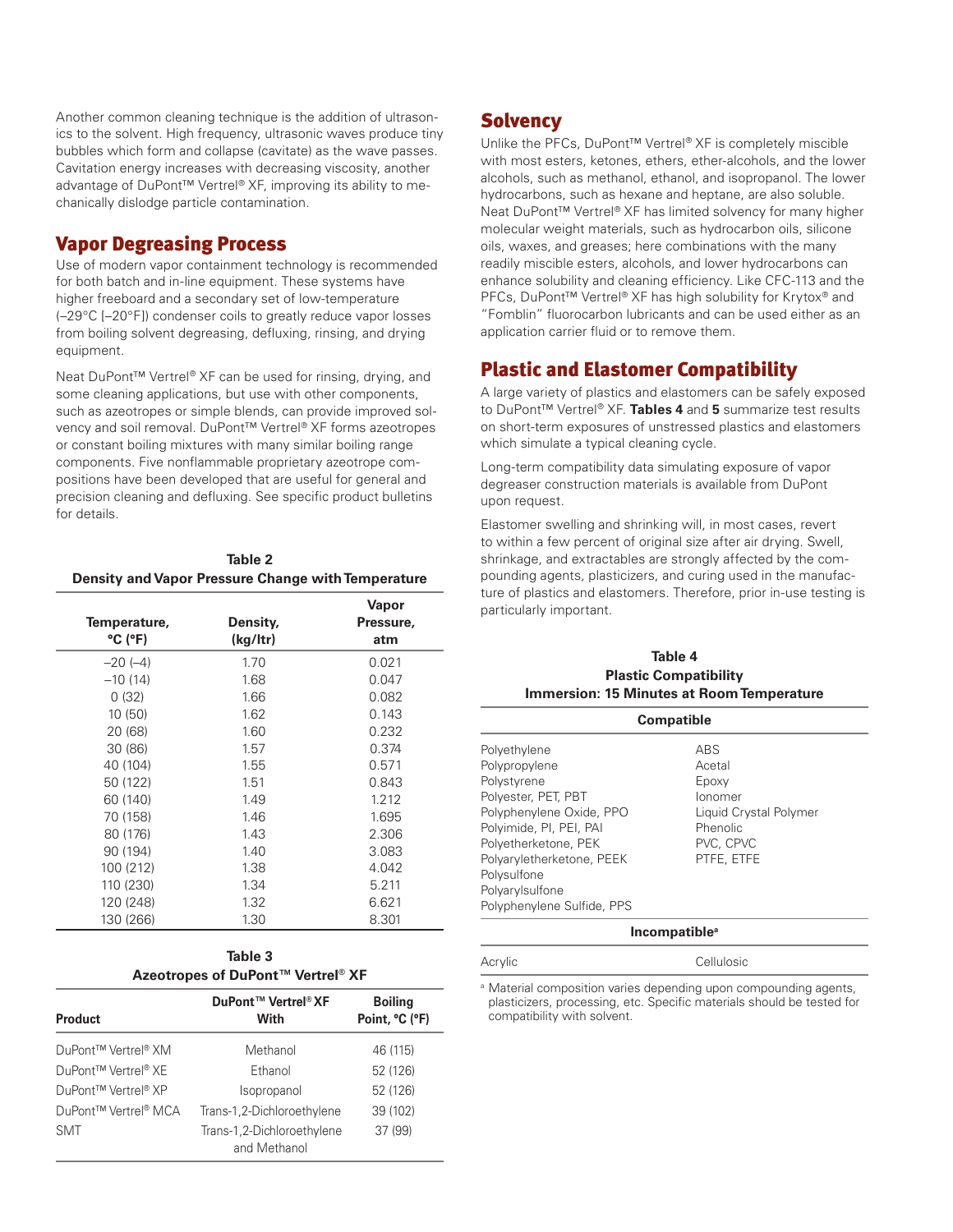#### **Table 5 Elastomer Compatibility Immersion: 15 Minutes at Room Temperature**

#### **Compatible**

| Buna N, NBR, Nitrile<br>Butyl Rubber, IIR<br>EPM, EPDM, Nordel®<br>Natural Rubber, Isoprene<br>Urethane | Buna S, SBR, GRS<br>Chlorosulfonated PE<br>Polysulfide<br>Neoprene<br>Viton <sup>®</sup> B<br>Silicone |
|---------------------------------------------------------------------------------------------------------|--------------------------------------------------------------------------------------------------------|
|---------------------------------------------------------------------------------------------------------|--------------------------------------------------------------------------------------------------------|

#### **Incompatiblea**

#### None Tested

<sup>a</sup> Material composition varies depending upon compounding agents, plasticizers, processing, etc. Specific materials should be tested for compatibility with solvent.

## Metals and Other Compatibility

DuPont™ Vertrel® XF is fully compatible with the metals listed below after exposure for two weeks at 100°C (212°F) in sealed tubes with and without water contact.

- Zinc\* Aluminum
- Stainless Steel Copper\*
- Brass\*

DuPont™ Vertrel® XF is not compatible with strong bases; therefore, contact with highly basic process materials is not recommended.

\*Slight discoloration with water present

## Exposure Limits

Data from acute toxicity studies has demonstrated that DuPont™ Vertrel® XF has low toxicity. DuPont™ Vertrel® XF is a slight skin and eye irritant and has low acute inhalation toxicity. **Table 6** shows the applicable exposure limits for DuPont™ Vertrel® XF.

| Table 6<br><b>Exposure Limits</b>   |            |            |                              |
|-------------------------------------|------------|------------|------------------------------|
| <b>Component</b>                    | Limit, ppm |            | <b>Type</b>                  |
| DuPont™ Vertrel® XFAEL <sup>a</sup> |            | 200<br>400 | 8- and 12-hr TWA<br>Ceilingb |

<sup>a</sup> AEL (Acceptable Exposure Limit) is an airborne inhalation exposure limit established by DuPont that specifies time-weighted average concentrations to which nearly all workers may be repeatedly exposed without adverse effects.

**b** A ceiling limit is the concentration that should not be exceeded during any part of the working day. The ceiling limit for individual components applies to a blend product as well.

## Safety/Flammability

DuPont™ Vertrel® XF is nonflammable and does not become flammable during boiling or evaporation. It exhibits no closed or open cup flash point, and is not classified as a flammable liquid by NFPA or DOT. It is thermally stable to 300°C (572°F) and does not oxidize or degrade during storage.

#### **Recovery**

DuPont™ Vertrel® XF is a pure component material, and is easily recoverable by off-line and in-line distillation equipment such as a vapor degreaser or still. The presence of soil, however, may alter the characteristics of the material during the recovery operation. Recovery should be closely monitored to ensure operating levels are maintained. Users should test the spent DuPont™ Vertrel® XF to ensure proper classification for waste disposal.

## Storage/Handling

DuPont™ Vertrel® XF is thermally stable and does not oxidize or degrade during storage. Store in a clean, dry area. Protect from freezing temperatures. Do not allow stored product to exceed 52°C (125°F) to prevent leakage or potential rupture of container from pressure and expansion.

Consideration should be given to retrofit of existing, or purchase of new, vapor degreasing equipment to provide vapor containment technology that enables safe and economical use of DuPont™ Vertrel® XF.

Drum pumps are recommended to dispense DuPont™ Vertrel® XF from its container. Refer to the Material Safety Data Sheet for specific handling precautions and instructions.

#### Environmental Legislation

DuPont™ Vertrel® XF has zero ozone-depletion potential and a low global warming potential **(Table 7)**. DuPont™ Vertrel® XF and its azeotropes and blends are used as alternatives to CFC-113, methylchloroform, hydrochlorofluorocarbons (HCFCs), and perfluorocarbons (PFCs) in many critical cleaning, drying, carrier fluid, and other high-value specialty uses where reliability is paramount.

DuPont™ Vertrel® XF is accepted by the U.S. Environmental Protection Agency (EPA) under the Significant New Alternatives Policy (SNAP) program as a substitute for ozone-depleting substances. HFC 43-10mee or decafluoropentane is exempt from classification as a volatile organic compound (VOC) by the EPA. DuPont™ Vertrel® XF is also VOC compliant under the California South Coast Air Quality Management District (SCAQMD) regulations, which require VOC content less than 50 g/L of solvent.

DuPont™ Vertrel® XF is listed in the TSCA inventory. It is subject to the Significant New Use Rule (SNUR) and should be used only in the indicated applications. See MSDS Regulatory Section.

DuPont™ Vertrel® XF is not a hazardous air pollutant (HAP), and therefore not subject to NESHAP regulation. Spent DuPont™ Vertrel® XF is not a RCRA characteristic or listed waste. However, addition of contaminants could change that status. DuPont™ Vertrel® XF is not included in the SARA Title III Section 313 list of toxic chemicals, and is not subject to SARA Title III (EPCRA) reporting requirements.